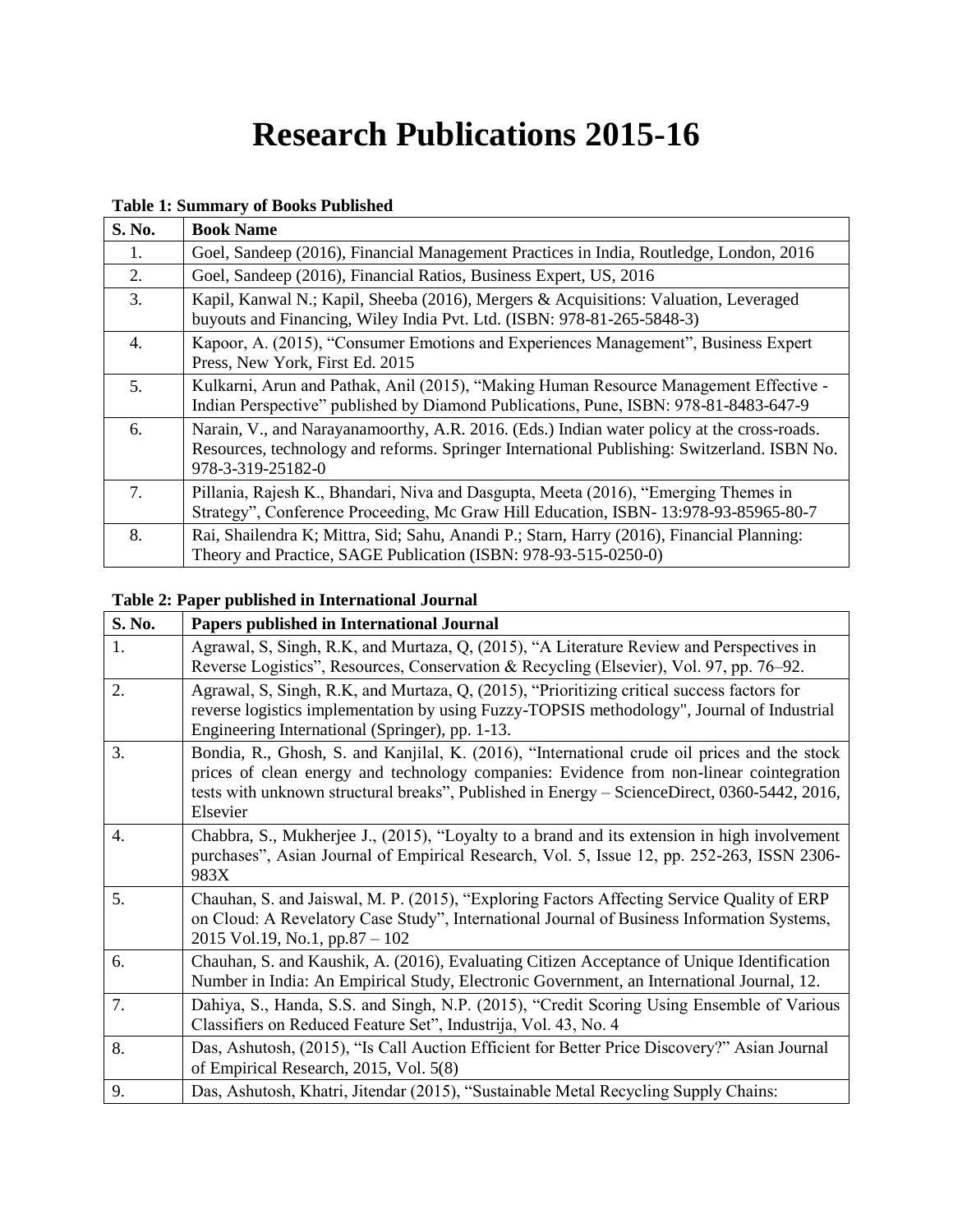| S. No. | Papers published in International Journal                                                                                                                                                                                                                       |
|--------|-----------------------------------------------------------------------------------------------------------------------------------------------------------------------------------------------------------------------------------------------------------------|
|        | Prioritizing Success Factors Applying Combined AHP & PCA Techniques" IJMVSC, Col. 6,<br>No. 3, Sept. 2015                                                                                                                                                       |
| 10.    | Dasgupta, M. (2015). Middle Level Managers and Strategy: A Mixed Methods Approach to<br>Public Private Comparison, International Journal of Management and International<br>Development, Vol.14, No.4, 307-325.                                                 |
| 11.    | Dasgupta, M. (2015). Middle level managers and strategy :exploring the influence of different<br>roles on organisational performance, Journal of General Management, Vol.41, No.1, pp.25-43                                                                     |
| 12.    | Delia, D., Rai, S.K. and Luminita, P. (2015), "Appreciation of the Swiss Franc and its impact<br>on Romania and other Central and eastern European Countries", Studia Universitatis,<br>Economics Series Vol. 25 Issue 4/2015 ISSN 1584-2339                    |
| 13.    | Dr. Mukherji, S. and Dr. Jain, N. (2015), "Development of a Scale to Assess Communication<br>Effectiveness of Managers Working in Multicultural Environments", Global Advances in<br>Business and Communication Conference & Journal, Vol. 4 iss. 1             |
| 14.    | Garg, R., Mukherjee J., Biswas S., & Kataria, A. (2015), "An investigation of antecedents and<br>consequences of brand love in India", Asia-Pacific Journal of Business Administration, 7(2).<br>ISSN: 1757-4323                                                |
| 15.    | Gaur, Vidhu (2015), "Organizational Skills in Perspective of Vedanta", Published in<br>Researchers World, Journal of Arts, Science & Commerce, Vol. VI, Issue 4(1)                                                                                              |
| 16.    | Gaur, Vidhu (2016), "Integrated Personality in Perspective of Vedanta", Published in<br>Researchers World, Journal of Arts, Science & Commerce, Vol. VII, Issue 1(2)                                                                                            |
| 17.    | Goel, Sandeep (2015), Dividend Policy and Market Price Behaviour, Skyline Business<br>Journal, Vol. XI, Issue 1, 2015-16                                                                                                                                        |
| 18.    | Goel, Sandeep (2015), Earnings Management in Auto Sector Enterprises in India, Accounting<br>& Finance, No.3 (69) 2015                                                                                                                                          |
| 19.    | Goel, Sandeep (2015), EVA as an indicator of Shareholders' value creation, Accounting &<br>Finance, No.1 (67)'2015                                                                                                                                              |
| 20.    | Goel, Sandeep (2016), Smoothing income numbers in Indian FMCG Industry, Canadian Int.<br>Journal of Social Science and Education, Jan. 2016, Vol. 5                                                                                                             |
| 21.    | Goswami, D., Boon-itt, S., Jain, N. and Dr. Agarwal, D.R. (2016), "Communication drivers<br>for drug adoption in an uncertain world", International Journal of Pharmaceutical and<br>Healthcare Marketing, Vol. 10 Iss 1 pp.                                    |
| 22.    | Goyal, S., Sergi, Bruno S. and Jaiswal, M. P. (2016), "Understanding the challenges and<br>strategic actions of social entrepreneurship at base of the pyramid", Management Decision,<br>Vol. 54 Issue 2, 2016                                                  |
| 23.    | Jain, A., Biswal, P.C. (2015), "Intraday price discovery and information sharing between<br>stocks and single stock futures: evidence from India", Int. J. Financial Markets and<br>Derivatives, Vol. 4, Nos. 3/4, 2015                                         |
| 24.    | Jain, A.K. (2015). An interpersonal perspective to study silence in Indian organizations:<br>Investigation of dimensionality and development of measures. Personnel Review, Vol. 44, No.<br>6, pp. 1-24, Personnel Review, Vol. 44, No. 6, pp. 1-24             |
| 25.    | Jain, A.K. and Sullivan, S. (2015). Adjusting to the Unexpected: A Review of the Journal of<br>Management History from 2000 to 2004. Accepted for publication in Journal of Management<br>History, 21, (4) 21 (4), 421-438.                                     |
| 26.    | Kumar, P, Singh, R.K and Kumar, R, (2015) "An integrated framework of Interpretive<br>Structural Modeling and Graph Theory Matrix Approach to fix the Agility Index of an<br>Automobile manufacturing organization", International Journal of Systems Assurance |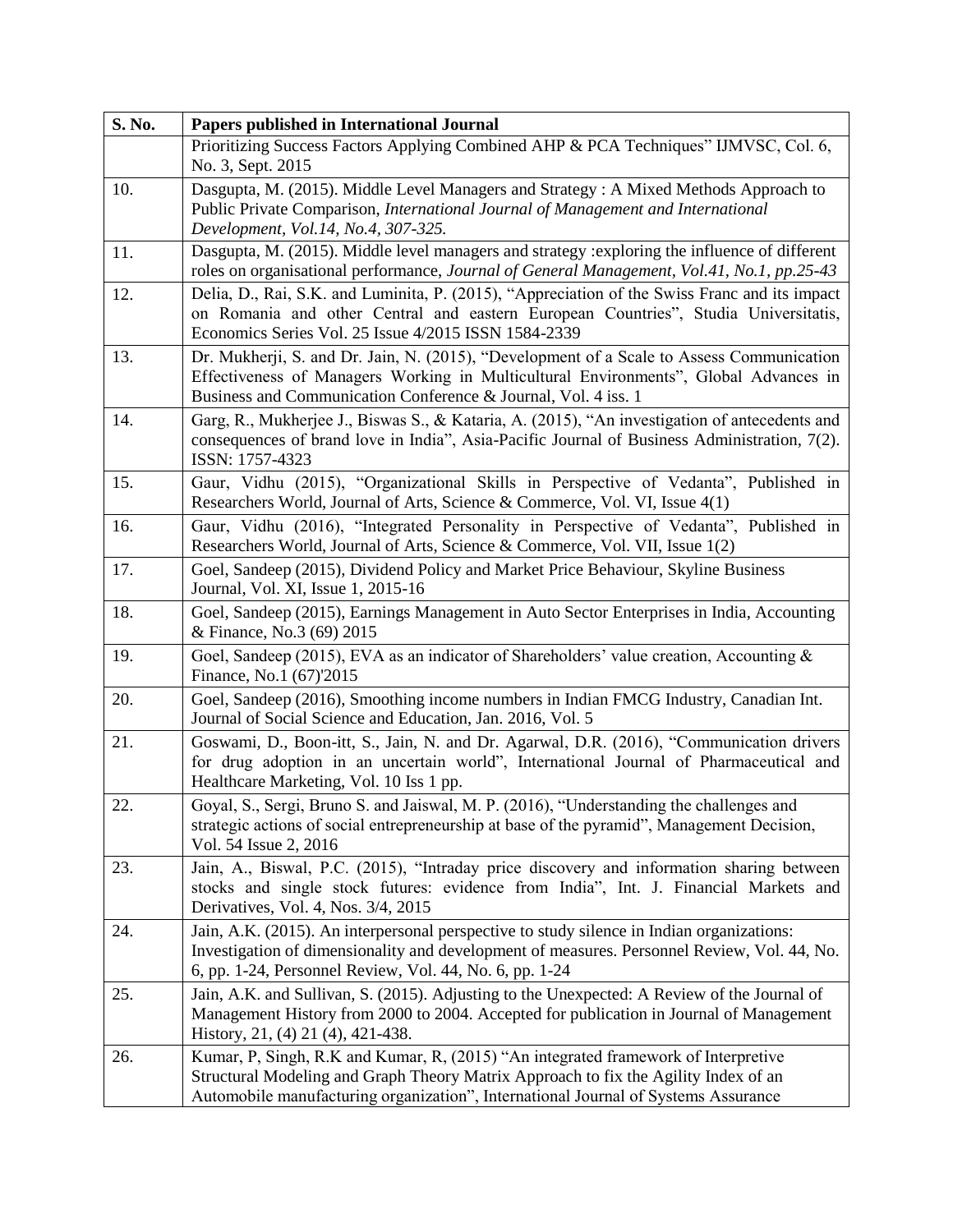| S. No. | Papers published in International Journal                                                                                                                                                                                                                                  |
|--------|----------------------------------------------------------------------------------------------------------------------------------------------------------------------------------------------------------------------------------------------------------------------------|
|        | Engineering and Management (Springer), DOI 10.1007/s13198-015-0350, pp.1-11.                                                                                                                                                                                               |
| 27.    | Kumar, R, Haleem, A, Garg, S.K. and Singh, R.K. (2015), "Automated Guided Vehicle<br>Configurations in Flexible Manufacturing System: A comparative study", International<br>Journals of Industrial and Systems Engineering", Vol. 21, No. 2, pp. 207-226, (Inderscience). |
| 28.    | Kumar, R, Singh, R.K., and Shankar, R, (2015) "Critical success factors for implementation of<br>supply chain management in Indian small and medium enterprises and their impact on<br>performance", IIMB Management Review (Elsevier) Vol. 7, No.2.                       |
| 29.    | Manisha Seth, D P Goyal & Ravi Kiran (2015) "Development of a model for successful<br>implementation of supply chain management information system in Indian automotive<br>industry" Vision: The Journal of Business Perspective, Vol. 19(3), pp 248-262                   |
| 30.    | Manisha Seth, D P Goyal & Ravi Kiran (2015) "Implementation of Supply Chain<br>Management Information System and Organisational Success Factors" Indraprastha Journal of<br>Management, Vol. 3(12), pp 21-33.                                                              |
| 31.    | Manisha Seth, Ravi Kiran & D P Goyal (2015) " Identification of Critical Success Factors for<br>the Implementation of Supply Chain Management Information System through SEM<br>Approach", Global Journal of Management and Business Research, Vol 15, No 6-A,             |
| 32.    | Mukherjee J., & Tripathi P. (2016), "Understanding the Drivers of Brand Loyalty in Mixed<br>Media Context", Vol. 7, No. 1, January - April, pp 1-13, IISN 0976-173X                                                                                                        |
| 33.    | Mukhopadhyay, S., Bouwman, H. and Jaiswal, M. P. (2015), Portfolios of Control in Mobile<br>eco systems: evolution and validation, Info, Vol. 17 Issue $2$ pp. $36 - 58$                                                                                                   |
| 34.    | O'Neil DA and Hopkins MM; Ed. Sharma, R.R. 2015. Organizational systems on women's<br>career advancement2015: 6:905. doi: 10.3389/fpsyg. 2015.00905(IF 2.6)                                                                                                                |
| 35.    | Gerli, Febrizio; Bonesso, S., and Claudio Pizzi. Ed. Sharma, R.R. (2015). Boundaryless<br>Career & Career Success: The Impact of Emotional & Social Competencies, Frontiers in<br>Psychology, 6:1304. doi: 10.3389/fpsyg. 2515.01304(Thompson Reuter 2.56 IF)              |
| 36.    | Prasad, R. and Sinha Ray, R. "The relation of traffic balance and network size: a case from the<br>Indian mobile industry", Netnomics, Vol 16(3), 2015, Springer, Online August 2015, and<br>Volume publication in December 2015                                           |
| 37.    | Prasad, Rohit, and Rupamanjari Sinha Ray. "The relation of traffic balance and network size:<br>a case from the indian mobile industry." NETNOMICS: Economic Research and Electronic<br>Networking 16.3 (2015): 149-167.                                                   |
| 38.    | Prashar, Anupama (2015), "Using Shainin DOE for Six Sigma: An Indian Case Study"<br>Production Planning and Control. The Management of Operation, DOI:<br>10.1080/09537287.2015.1078515                                                                                    |
| 39.    | Prof. Anshul Jain, Prof. Biswal, P. C. and Prof. Ghosh, Sajal, "Volatility-volume causality<br>across single stock spot–futures markets in India" published in Journal, Applied Economics by<br>Routledge - Taylor & Francis Group, 20 <sup>th</sup> January 2016          |
| 40.    | Rahul Hakhu, Ravi Kiran and D. P. Goyal (2015) "Hindrance Factors for Marketing<br>Information System(MkIS): A Study of Small and Medium Enterprises(SMEs) in Punjab",<br>Indian Journal of Applied Research, Volume : 5(4), pp. 391-393, ISSN - 2249-555X                 |
| 41.    | Sahi, Shalini K. and Dutta V.K. (2015), "Perceived Attitudes towards Sudden Wealth: An<br>Exploratory Study (Co-authored), International Journal of Indian Culture and Business<br>Management", 11(2), 245-274.                                                            |
| 42.    | Saini, Debi S. and Cooke, F.L. (2015), "From Legalism to Strategic HRM in India? Grievance<br>Management in Transition.", Published in Asia Pacific Journal of Management, Vol. 32, no. 3,<br>Sept. 2015                                                                   |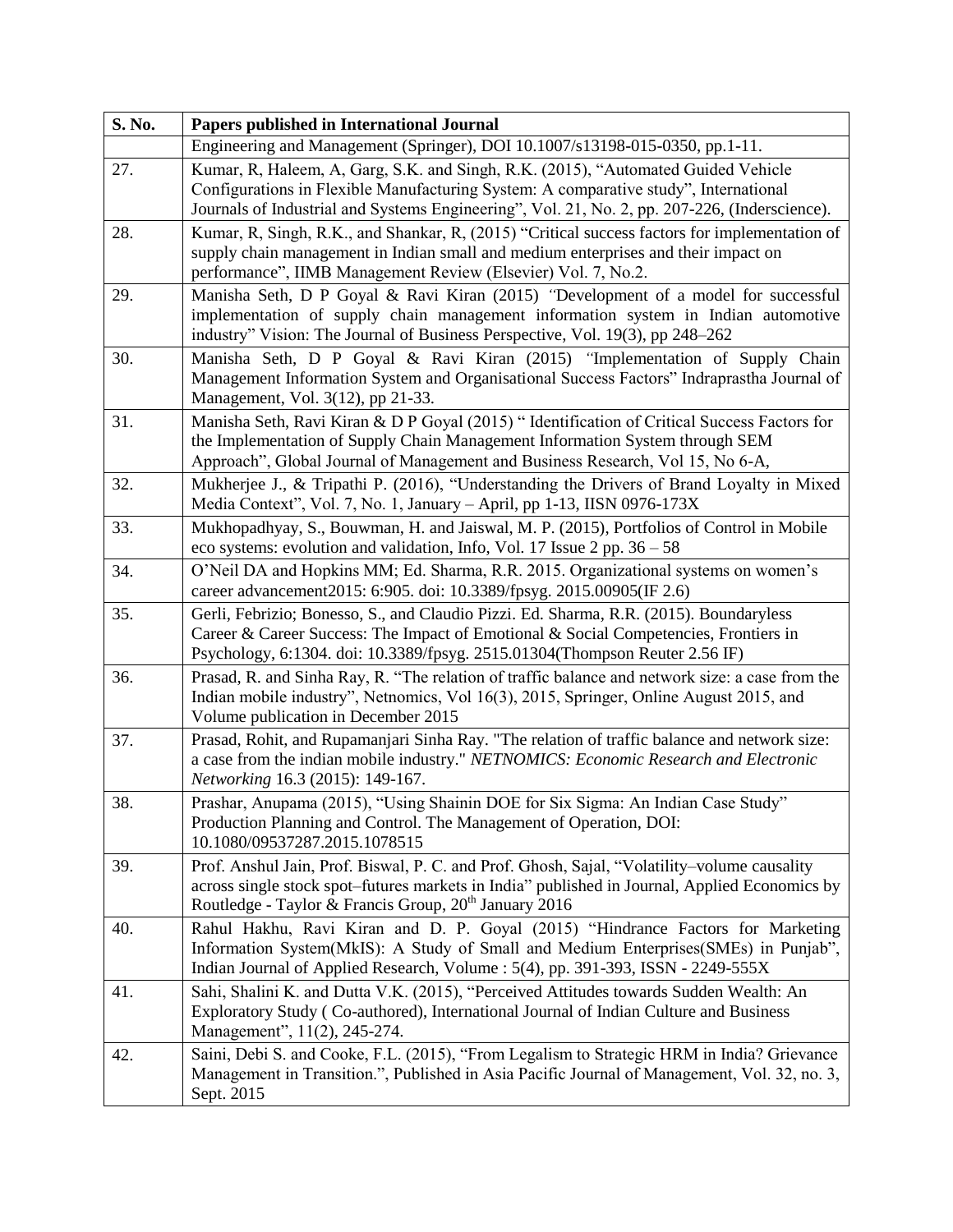| S. No. | Papers published in International Journal                                                                                                                                                                                                                                                                                                                                       |
|--------|---------------------------------------------------------------------------------------------------------------------------------------------------------------------------------------------------------------------------------------------------------------------------------------------------------------------------------------------------------------------------------|
| 43.    | Sangeeta Shah Bharadwaj (2015), "Can a Work-at-Home Policy Hurt Morale?", Harvard<br>Business Review, April 2015.                                                                                                                                                                                                                                                               |
| 44.    | Sharma, Anand; Srinivasan and Shainesh (2015), An Approach to Prioritize Customer Based<br>Cost Effective, Service Improvements, The Services Industries Journal, UK                                                                                                                                                                                                            |
| 45.    | Sharma, Neha P., Sharma, T., and Agarwal M. Nanda (2015), "Measuring employee<br>perception of performance management system effectiveness: conceptualization and scale<br>development", Employee Relations Vol. 38, Issue 2                                                                                                                                                    |
| 46.    | Sharma, Radha R. and Sharma, N.P. (2015), "Opening the Gender Diversity Black Box:<br>Causality of Perceived Gender Equity and Locus of Control and Mediation of Work<br>Engagement in Employee Well-Being", Frontiers in Psychology. 6:1371. doi:<br>10.3389/fpsyg.2015.01371.<br>http://journal.frontiersin.org/article/10.3389/fpsyg.2015.01371/abstract.(Impact Factor 2.6) |
| 47.    | Sharma, Radha R. Opening the Black Box & Encoding the Gender Equity Code in Corporate<br>India, HHL Germany, Research Report, 2016.                                                                                                                                                                                                                                             |
| 48.    | Singh, N.P. (2015), "Lenovo Acquires IBM's x86 Low-end Server Business", Industrija, Vol.<br>43, No. 3                                                                                                                                                                                                                                                                          |
| 49.    | Singh, R.K and Sharma, M.K (2015), "Selecting competitive supply chain using Fuzzy-AHP<br>and Extent analysis", Journal of Industrial and Production Engineering (Tayler and Francis),<br>Vol. 31, No. 8, pp. 524-538.                                                                                                                                                          |
| 50.    | Singh, R.K. (2015) "Modelling of Critical Factors for Responsiveness in Supply Chain"<br>Journal of Manufacturing and Technology Management (Emerald), Vol. 26, No.6, pp. 868 -<br>888.                                                                                                                                                                                         |
| 51.    | Singh, R.K., Gupta, A., Kumar, A. and Khan T.A. (2016), "Ranking of barriers of effective<br>maintenance by using TOPSIS approach", Journal of Quality in Maintenance Engineering,<br>Vol. 22, Iss. 1, pp. 18-34                                                                                                                                                                |
| 52.    | Srivastava, V. and Dewan, S. (2015), "Adoption of Cloud Computing Amongst Indian SMBs:<br>An Extension of TAM Framework", Journal of Entrepreneurship and Management, Vol. 4,<br>Iss. 1, Feb. 2015                                                                                                                                                                              |
| 53.    | Vyas, V., Jain, P., Roy, A. and Raitani S. (2015), Sustainability and Management Education:<br>Exploration and Interrelationship between the Dimensions from Stakeholder's Perspective,<br>Management & Change, 19(1), 25-48                                                                                                                                                    |
| 54.    | Narain, V., Vij, S., (2016) Where have all the commons gone ?, Geoforum, 68 (2016), 21-24.                                                                                                                                                                                                                                                                                      |

### **Table 3: Paper Published in National Journal**

| <b>S. No.</b>    | <b>Paper Published in National Journal</b>                                                                                                                                                                                         |
|------------------|------------------------------------------------------------------------------------------------------------------------------------------------------------------------------------------------------------------------------------|
| 1.               | Das, A. and Sharma, K. (2015), "Maternal Health Services – Facilitating Access in Low-<br>resource Settings", Published in A Journal of Advances in Economics and Business<br>Management (AEBM), Vol. 2, Issue 13, July-Sept. 2015 |
| $\overline{2}$ . | Dasgupta, M. (2015). Exploring the Relevance of Case Study Research, Vision, <i>Vol.19</i> , <i>No.2</i> ,<br>pp.147-160.                                                                                                          |
| 3.               | Goel, P. and Sharma, K. (2015), "Measurement of E-Satisfaction: Critical Review of the<br>Instruments", Published in A Journal of Indian Management & Strategy (JIMS 8), Vol. 20,<br>Issue July-Sept., pp. 30-33                   |
| 4.               | Goel, Sandeep and Sircar, S. (2015), "Monetary policy of Reserve Bank of India: Role of<br>Bank Lending", Arthshashtra Indian Journal, May-June 2015                                                                               |
| 5.               | Iyer. S.V. (2016), "Connecting the dots", Published in the Journal Indian Management, Feb.                                                                                                                                         |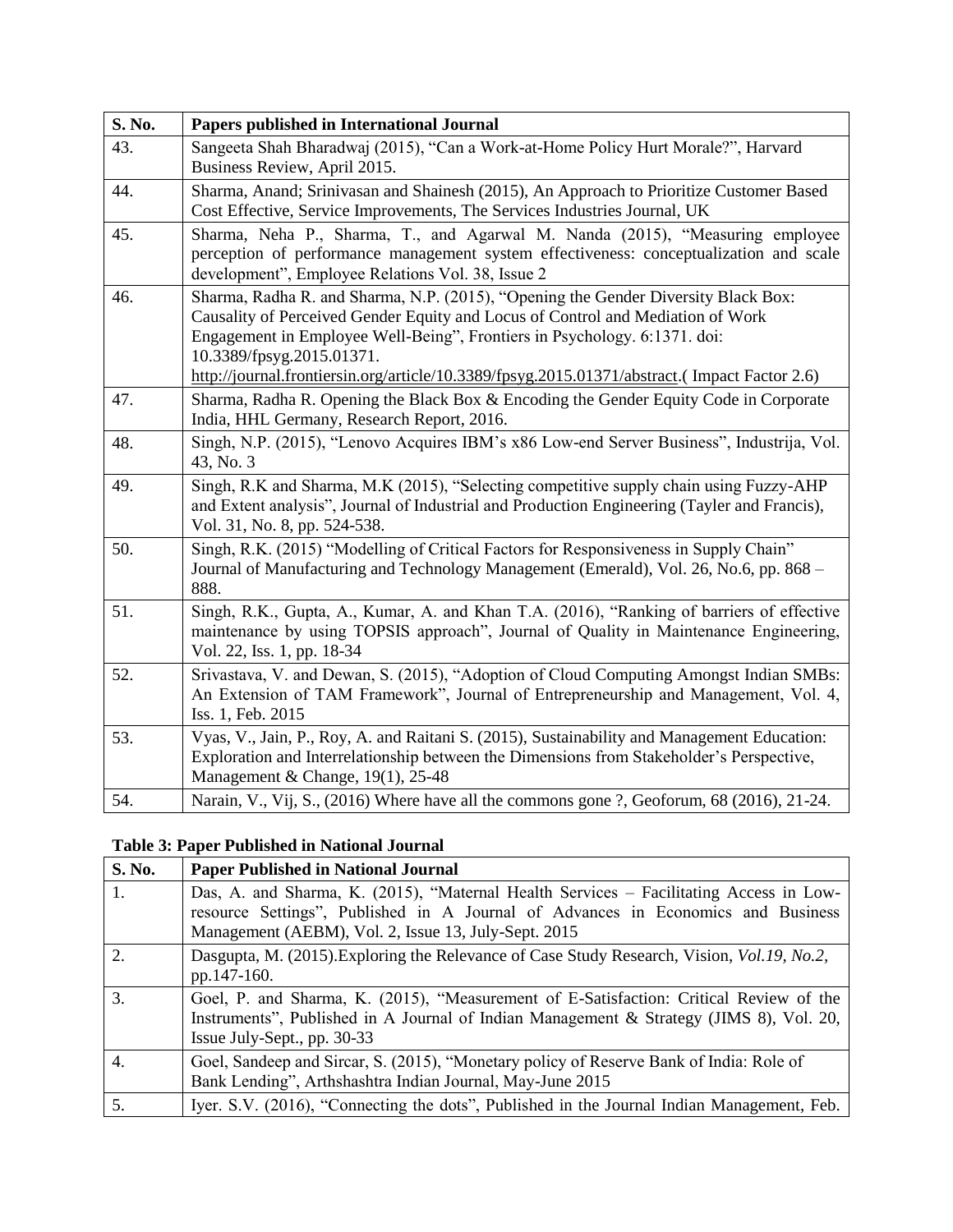| S. No. | <b>Paper Published in National Journal</b>                                                                                                                                                                         |
|--------|--------------------------------------------------------------------------------------------------------------------------------------------------------------------------------------------------------------------|
|        | 2016                                                                                                                                                                                                               |
| 6.     | Jain, P., Vyas, V., Roy, A., (2015), Quality Education: Exploration and the Interrelationship<br>between the Dimensions from Stakeholder's Perspective. Orrja, 13(2), 36-47.                                       |
| 7.     | Lal, Prerna and Bharadwaj, Sangeeta Shah (2015), "Assessing The Performance of Cloud-<br>Based Customer Relationship Management Systems", Skyline Business Journal, Volume XI,<br>Issue I, 89-100.                 |
| 8.     | Mukherjee J., (2015), "Case Study Based Pedagogy for Marketing Education in India",<br>Management and Change, Vol. 19, Issue 2, pp. 9-24, ISSN 0972-2149                                                           |
| 9.     | Mukherjee J., (2015), "Mobile Money Adoption in India: Evidence from early adopters of<br>Technology", Vilakshan, Vol. 12, Issue 2, pp. 99-119, ISSN 0973-1954                                                     |
| 10.    | Roy, A., Vyas, V., & Jain, P., (2015), Measuring Information Technology Capability of Small<br>and Medium Enterprises in Rajasthan, IMS Manthan – The Journal of Inovations, $9(1 \& 2)$ ,<br>93-100.              |
| 11.    | Sangeeta Shah Bharadwaj, Sumedha Chauhan and Aparna Raman (2015), "Impact of<br>Knowledge Management Capabilities on Knowledge Management Effectiveness in Indian<br>Organziations", Vikapla 40(4), 1-14           |
| 12.    | Sinha Ray, R. and Prasad, R. "Telecentres go where mobile phones fear to tread: Evidence<br>from India", Review of Market Integration, Vol 6(1), 2014, Sage, April 2015                                            |
| 13.    | Srivastava, R. (2015), "Private Label Motivators and Product Category Association: An<br>Empirical Study", Ushus - Journal of Business Management, Christ University, Bangalore,<br>Vol. 14, No. 3, July-Dec. 2015 |
| 14.    | Srivastava, R. (2016), "Understanding the Customer Value Enablers for retail Formats",<br>Pratibimba, Vol. 16, No. 1, Jan-July 2016                                                                                |
| 15.    | Srivastava, R. and Kumar, S. (2015), "Private Label Perception of Customers: Effects of Socio<br>Demographic Variables", Management Insight, Vol. 11, No. 2, December 2015                                         |
| 16.    | Vij, S., Narain, V., (2016) Land, water & power: The demise of common property resources in<br>periurban Gurgaon, India, Land Use Policy 50, 59-66.                                                                |
| 17.    | Narain, V. 2016. Periurbanization, land use change and water security: a new trigger for water<br>conflicts? IIM-Kozhikode Society and Management Review. 5(1); 5-7.                                               |

## **Table 4: Book Chapters**

| S. No.           | <b>Book Chapters</b>                                                                                                                                                                                                                                                                       |
|------------------|--------------------------------------------------------------------------------------------------------------------------------------------------------------------------------------------------------------------------------------------------------------------------------------------|
| 1.               | Agarwal, S., Singh, R.K., Murtaza, Q. (2016) "Selling Remanufactured Products through<br>proper channel in emerging economies" Chapter 19, pp. 333-343, Marketing in Emerging<br>Economies, edited by Rahela Forooki, published by Mankin Press                                            |
| $\overline{2}$   | Aggarwal, P. and Bhatnagar, J. (2016), "Conceptual Review of Green HRM Practices and<br>Employee Well Being: Green Work-Life Balance & Green Engagement as Mediators",<br>Conference Proceeding Book, Emerging Themes in Strategy, McGrawHill, New Delhi                                   |
| 3.               | Aggarwal, S., Srivastava, M.K. & Aggarwal, V. (2015), "Benchmarking Supply Chain<br>Collaboration using Data Envelopment Analysis", Conference Paper published in Proceedings<br>of 46th Annual Meeting 2015, The Decision Sciences Institute (DSI), Nov. 21-24, 2015,<br>Seattle, WA, USA |
| $\overline{4}$ . | Goel, Sandeep (2015), EVA & Earnings Management Evidence, Book of Proceedings of<br>"Evidence Based Management", ICEBM, 2015 BITS Pilani                                                                                                                                                   |
| 5.               | Goyal, D.P., (2015), "Marketing Information System(MkIS): A Study of Small and Medium<br>Enterprises (SMEs) in Punjab", Published in Cases in Management (Finance, Marketing and                                                                                                           |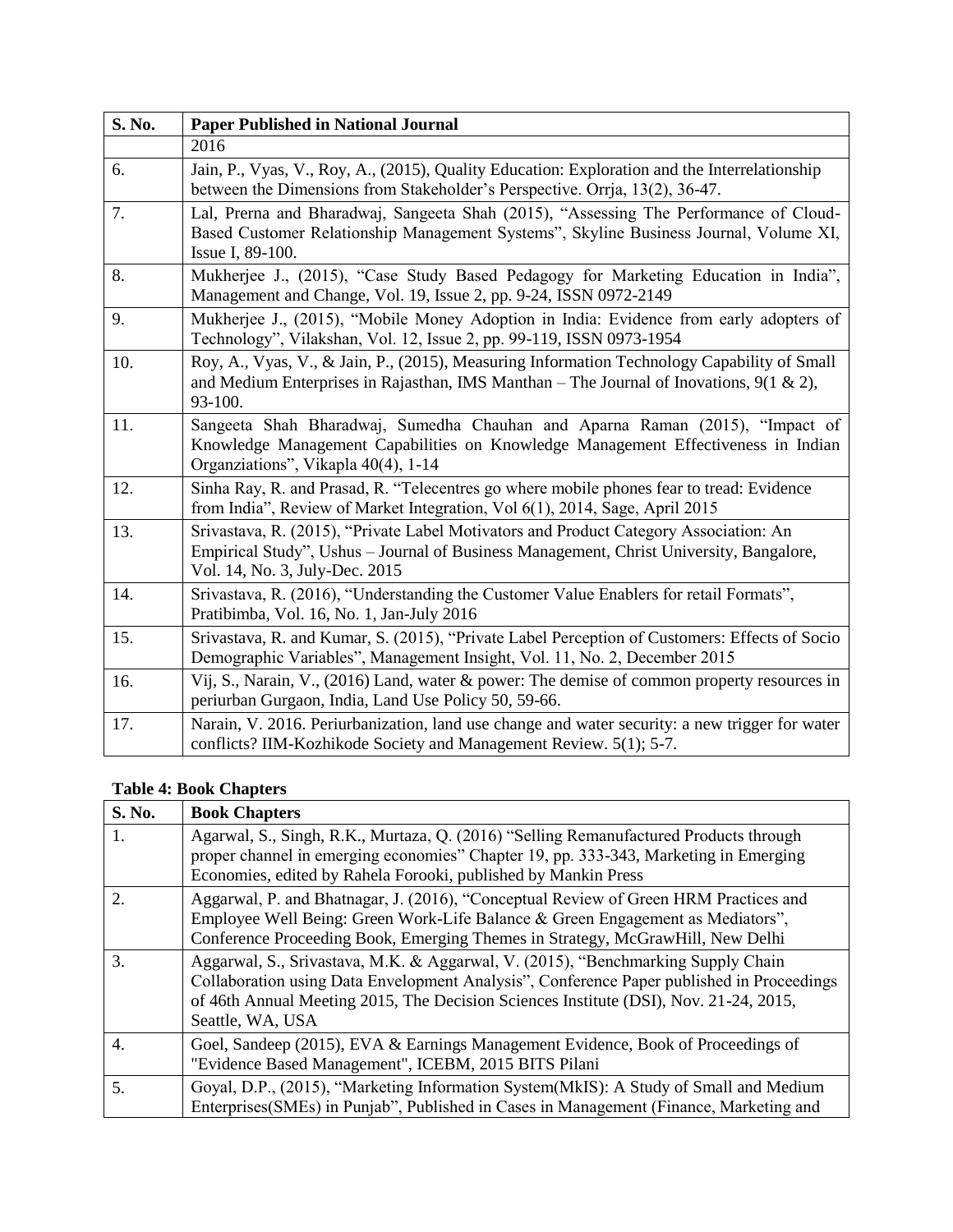| S. No. | <b>Book Chapters</b>                                                                                                                                                                                                                                                                                            |
|--------|-----------------------------------------------------------------------------------------------------------------------------------------------------------------------------------------------------------------------------------------------------------------------------------------------------------------|
|        | HR), Ed. By Ashish K. Garg, KK Ray and S.K. Mitra                                                                                                                                                                                                                                                               |
| 6.     | Kaushal, Leena Ajit (2016), "Multinational Corporations: A Boon or Bane for a Developing<br>Economy – A Study in Indian Context", in a Book Impacts of International Business and<br>Political Affairs on Global Economy, Published in IGI Global, January 2016                                                 |
| 7.     | Kaushik, Anjali (2016), "Emerging Themes on Cyber Security Strategy", Conference<br>Proceeding Book, Emerging Themes in Strategy, McGrawHill, New Delhi                                                                                                                                                         |
| 8.     | Kumar, Avanish, (2016), "Governance in the 21st Century: Shifting Goal Post", Conference<br>Proceeding Book, Emerging Themes in Strategy, McGrawHill, New Delhi                                                                                                                                                 |
| 9.     | Narain, V. (2016), "Introduction: towards a discursive analysis of Indian Water Policy", In<br>Narain, V. and Narayanamoorthy, A.R. eds. Indian water policy at the cross-roads. Resources,<br>technology and reforms                                                                                           |
| 10.    | Padhi, S.S. and Aggarwal, V. (2015), "Role of Corporate Disclosure Practices on Firms'<br>Performance", Conference Paper published in Proceedings of 46th Annual Meeting 2015, The<br>Decision Sciences Institute (DSI), Nov. 21-24, 2015, Seattle, WA, USA                                                     |
| 11.    | Sahi, Shalini K. (2015), "Investor Biases in Financial Decisions", Handbook of Research on<br>Behavioral Finance and Investment Strategies: Decision Making in the Financial Industry (pp.<br>1-473). Hershey, PA: IGI Global. Doi:10.4018/978-1-4666-7484-4                                                    |
| 12.    | Selvaraj, A. and Tripathi, Shiv S. "Global aspirations of Micromax: A Case Study",<br>Edited Book - "Management 3.0", published by ICBM School of Business Education,<br>Hyderabad, December 2015(ISBN: 978-81924315-1-2)                                                                                       |
| 13.    | Sharma, Radha R. & Mukherjee, S. (2015). Organizational Transformation for Sustainable<br>Development in Horst Albach, Heribert Meffert, Andreas Pinkwart, Ralf Reichwald Eds.<br>CASiM HHL anthology on 'Permanent Change. Management of Permanent Change in Firms<br>and Markets' 195-216, Germany: Springer. |
| 14.    | Sharma, Radha R. & Pardasani, R. (2015) "Management of Religious Diversity by<br>Organizations in India. In Stefan Groschl & Regine Bendl. (2015) Managing Religious<br>Diversity at the Workplace, 223-238. England/ USA: Gower. ISBN: 9781472441065                                                           |

## **Table 5: Book Review**

| <b>S. No.</b>               | <b>Book Reviews</b>                                                                                                                                                                                                 |
|-----------------------------|---------------------------------------------------------------------------------------------------------------------------------------------------------------------------------------------------------------------|
|                             | Iyer, Veena S. (2014), Book Review of "Pension Reforms in India- The Unfinished Agenda"<br>by H. Sadhak, published in Vision 18(2)                                                                                  |
| $\mathcal{D}_{\mathcal{L}}$ | Sahi, Shalini. K. (2014), Book Review: Easy Money: Evolution of Money from Robinson<br>Crusoe to the First World War by Vivek Kaul, Vision: The Journal of Business Perspective,<br>$18(3)$ , 254-255.              |
| 3                           | Saini, Debi S., (2015), Book Review: Building Anti-fragile Organizations – Risk, Opportunity<br>and Governance in a Turbulent World, Aldershot, UK: Gower Publishing Ltd., 2014 by Tony<br>Bendell, $xviv + 228$ pp |
| $\overline{4}$              | Saini, Debi S., (2015), Book Review: Rosemary Thompson and Eileen Arney (2015)<br>Managing People, $4^{th}$ Edition. Routledge, New York. ISBN 978 0415 71354 2 x+180 pages                                         |
|                             | Srivastava, R., (2015), "Rohitashya Chattopadhyay, Understanding India: Cultural Influences<br>of Indian Television Commercials, Vision, 19(3), 2015, MDI, Sage Publication                                         |
| 6                           | Narain, V. (2016), "Diverting the Flow", Margreet Zwarteveen, Sara Ahmed and Suma Rimal<br>Gautam, eds. 2012. Zubaan Publications. South Asian Water Studies. 5(1): 62-64.                                          |

# **Table 5: Faculty attended and presented Papers in International Conference**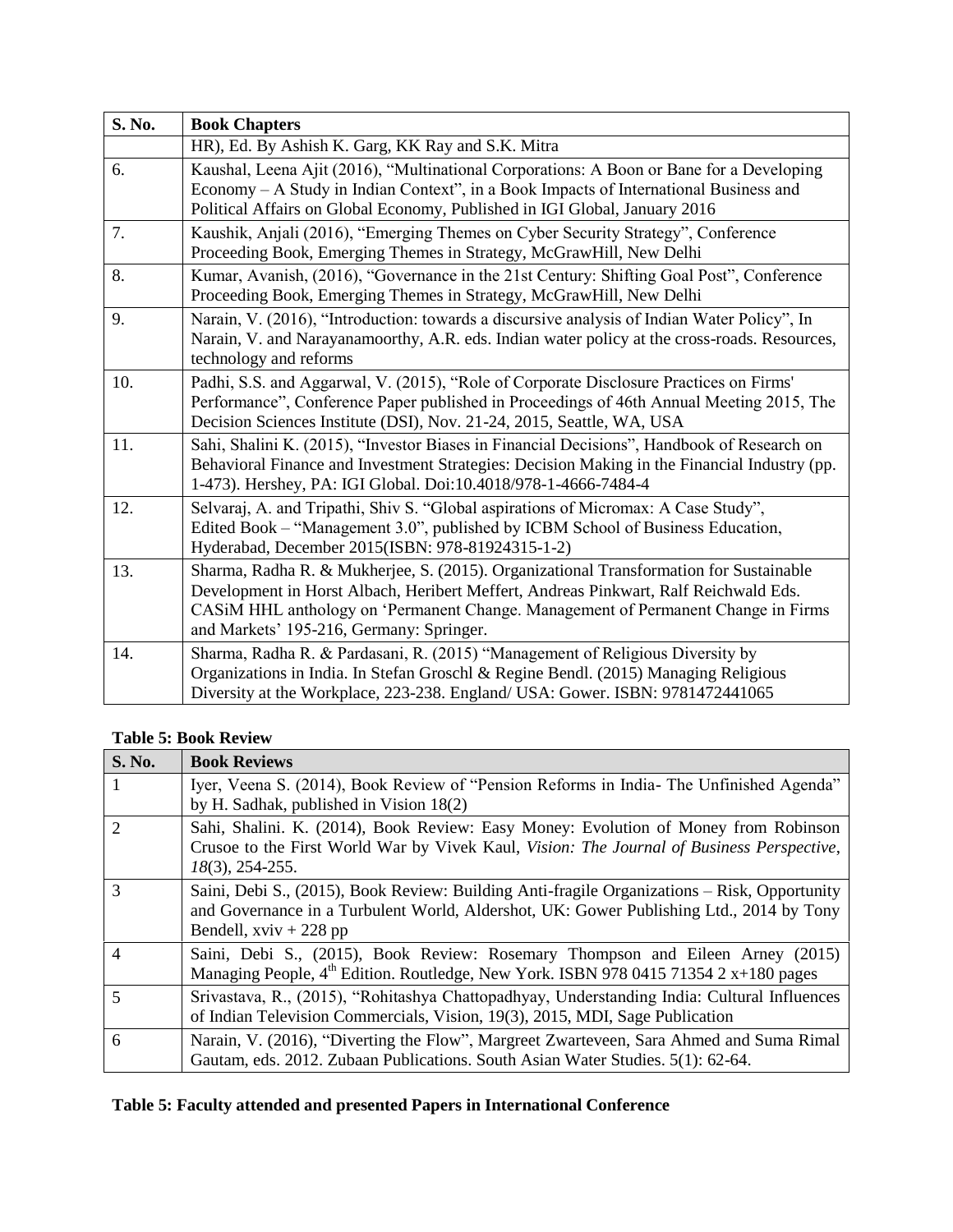| S. No. | <b>Presented Papers in International Conference</b>                                                                                                                                                                                                         |
|--------|-------------------------------------------------------------------------------------------------------------------------------------------------------------------------------------------------------------------------------------------------------------|
| 1.     | Aggarwal, Vijay (2015), "1. Benchmarking Supply Chain Collaboration using Data<br>Envelopment Analysis; 2. Role of Corporate Disclosure Practices on Firms' Performance",<br>2015 Annual Meeting of the Decision Sciences Institute (DSI), Seattle, WA, USA |
| 2.     | Aggarwal, Vijay (2016), "Developing Simulation based strategic for Food Grams Movement<br>in India", 9th ISDSI International Conference                                                                                                                     |
| 3.     | Bhatnagar, Jyotsna (2016), "Key note speaker", International HR Conference on Employee<br>Engagement                                                                                                                                                        |
| 4.     | Dr. Kirti Sharma (2016), "Measuring acceptance of CRM analytical tools and organizational<br>factors", ITBI - 15                                                                                                                                            |
| 5.     | Goel, Sandeep (2015), "Smoothing Income Numbers in Indian FMCG Industry: An<br>Investigative Case Study", International Conference on Arts, Social Science, Economics and<br>Educaton (ICASEE 2015), Toronto, Canada                                        |
| 6.     | Gupta, Amit K. (2016), "Joint replenishment strategy in production inventory model with<br>equal production run and replenishment cycle", 9th ISDSI International Conference                                                                                |
| 7.     | Gupta, Amit Kumar (2015), "Optimal Joint Replenishment Strategy for a Central Factory with<br>Multiple Satellite Factories using Simulated Annealing", International Academy of Business<br>and Economics (IABE), Las Vegas                                 |
| 8.     | Gupta, M., Sharma, Chavi B. and Gupta, N. (2016), "A Review of Indian Aviation Industry<br>Growth Opportunities and Challenges", 12 <sup>th</sup> Intl. Research Conference on Quality, Innovation<br>and Knowledge Management, Feb. 14-17, 2016            |
| 9.     | Jaiswal, M.P. (2016), "Empirical investigation on adoption of enterprise resource planning<br>systems as a service", International Conference on Business Admn. 2016                                                                                        |
| 10.    | Kaushik, Anjali (2015), "State Transgression on Electronic Expression: Is it for Real?",<br>American Conference for Information Systems (AMCIS, 2015), Puerto, Riw, US                                                                                      |
| 11.    | Narain, Vishal (2016), "Invited to participate as member of working group on environment,<br>health & sustainable cities", Pathways to Sustainable Urbanization                                                                                             |
| 12.    | Nath, Dhruva (2015), "A New Breed of Emerging Angel Investors : Experiences from India",<br>Annual Tokyo Business Research Conference, Tokyo, Japan                                                                                                         |
| 13.    | Prasad, Rohit (2015), "A Techno-Economic Study of Wi-Fi adoption in India", Second<br><b>Regional ITS Conference</b>                                                                                                                                        |
| 14.    | Prashar, Anupama (2015), "A Hybrid DOE Framework for SS pro improvement - an<br>empirical study", Fore International Operations Conference on Nov. 26-27, 2015 at Fore<br>School, New Delhi                                                                 |
| 15.    | Rai, S. K. and Bhusnurrmath, N.R. (2015), "Mumbai Trans Harbor Sea Link: Project<br>Financing through PPP", NACRA Conference, October 7-9, 2015 Orlando, Florida, USA                                                                                       |
| 16.    | Lin, Yi Hua and Rai, S. K. (2015), Environment Accounting Practice, NACRA Conference,<br>October 7-9, 2015 Orlando, Florida, USA.                                                                                                                           |
| 17.    | Aggarwal, S., Rai, S., Jaiswal, M.P. and Rai, S. K. (2015), MITHIL Asmita and Madhubani<br>Paintings: Challenges of Social Business, NACRA Conference, October 7-9, 2015, Orlando,<br>Florida, USA.                                                         |
| 18.    | Aggarwal, S., Rai, S., Jaiswal, M.P. and Rai, S. K. (2015), The Kutumb Foundation and<br>Social Media for Volunteer Recruitment, NACRA Conference, October 7-9, 2015 Orlando,<br>Florida, USA.                                                              |
| 19.    | Rai, Sumita (2015), "Knowledge Leadership, Knowledge sharing and innovation", Frontier in<br>Managerial and Oranizational Cognition: MOC Academy of Management, Roskilde<br>University, Copenhagen                                                          |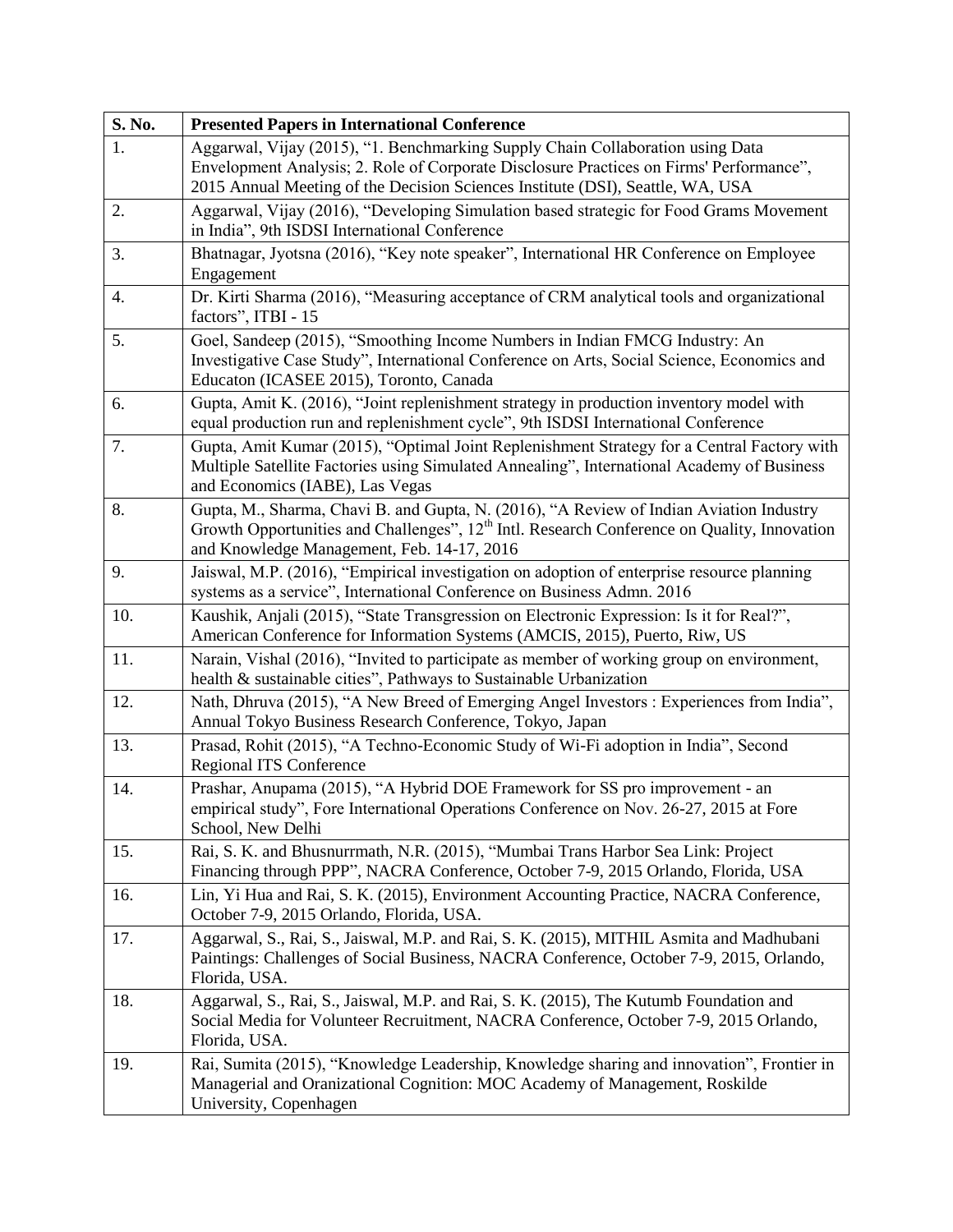| S. No. | <b>Presented Papers in International Conference</b>                                                                                                                                                     |
|--------|---------------------------------------------------------------------------------------------------------------------------------------------------------------------------------------------------------|
| 20.    | Roy, Ankur (2015), "1. Barriers to Innovation in SMEs in India; International Conference on                                                                                                             |
|        | <b>Research &amp; Business Sustainability</b>                                                                                                                                                           |
| 21.    | 2. Relationship between Financial Behaviour and Investment Willingness in Financial                                                                                                                     |
|        | Markets", International Conference on Research & Business Sustainability                                                                                                                                |
| 22.    | Sasrdana, D., Terziovski, M and Gupta, N. (2016), "The Impact of Sustainability Practices on<br>Performance of Indian Manufacturing", 12 <sup>th</sup> Intl. Research Conference on Quality, Innovation |
|        | and Knowledge Management, Feb. 14-17, 2016                                                                                                                                                              |
| 23.    | Shaikh, Imlak (2016), "Stylized Patterns of Implied Volatility in India: A case study of                                                                                                                |
|        | Currency Options", International Research Conference 2016, Mumbai                                                                                                                                       |
| 24.    | Sharma, Kirti (2016), "Systematic review of social marketing strategies to prevent FASD                                                                                                                 |
|        | during pregnancy", ICSM-2016, IIMB                                                                                                                                                                      |
| 25.    | Sharma, Radha R. (2015), "Humanistic Management: Indian Perspective", Academy of                                                                                                                        |
|        | Management Conference, Vancouver, Canada                                                                                                                                                                |
| 26.    | Sharma, Radha R. (2015), "Managing for Responsibility: An Alternative Paradigm", 2015                                                                                                                   |
|        | Global Forum for Responsible Management Education, New York                                                                                                                                             |
| 27.    | Singh, N.P. (2015), "credit Modelling using Hybrid Machine Learning Technique", 2015<br>International Conference onSoft Computing Tech. and Implementation (ICSCTI), MRIU,                              |
|        | Faridabad, Oct. 8-10, 2015                                                                                                                                                                              |
| 28.    | Srivastava, Ritu (2015), "Fueling Growth in Fashion Retail Through Private Brands: The case                                                                                                             |
|        | of Big Bazaar", International Case Symposium of Fashion Retail Management                                                                                                                               |
| 29.    | Srivastava, Ritu (2015), "Value Creation Through Social Inovation in The Supply Chain: The                                                                                                              |
|        | case of Jaipur Rugs in India", International Conference on Innovations & IPR 2015, Hotel                                                                                                                |
|        | LeMeridien, New Delhi                                                                                                                                                                                   |
| 30.    | Tripathi, Shiv S. (2015), "Open Service Innovations in Information Technology Services                                                                                                                  |
|        | Industry", XXVI ISPIM Innovation Conference, Hungary, June 14-17, Published by LUT                                                                                                                      |
| 31.    | Scientific & Expertise Publications, Finland, June 2015<br>Tripathi, Shiv S. (2016), "Diversity and Openness of Indian Boards Does Internationalization                                                 |
|        | Matter?", 9th ISDSI International Conference                                                                                                                                                            |
| 32.    | Singh, R.K., Kumar, P, Chaudhary, N., Saxena, N., and Singh, S.(2015), "Impact Of Modular                                                                                                               |
|        | Sourcing On Supply Chain Flexibility: Comparative Study", GLOGIFT 15, Fifteenth Global                                                                                                                  |
|        | Conference on Flexible Systems Management, Symbiosis Institute of Technology, Symbiosis                                                                                                                 |
|        | International University, Pune, India October 23-25, pp. 1094-1110.                                                                                                                                     |
| 33.    | Chaudhary, T., Chhabra, D and Singh, R.K, (2015) "Evaluation and measurement of the                                                                                                                     |
|        | effects of green practices on the performance of Indian manufacturing industries after                                                                                                                  |
|        | adopting green supply chain management, GLOGIFT 15, Fifteenth Global Conference on<br>Flexible Systems Management, Symbiosis Institute of Technology, Symbiosis International                           |
|        | University, Pune, India, October 23-25, pp. 431-450                                                                                                                                                     |
| 34.    | Gupta, A., Singh, R.K., and Suri, P.K., (2015), "Study of Best Practices and Challenges for                                                                                                             |
|        | Logistics Providers in India", International Conference of Advance Research and Innovation,                                                                                                             |
|        | January 31st, Institution of Engineers, Delhi.                                                                                                                                                          |
| 35.    | Batra, K., Rao, P., Choudhary, R., Singh R.K and Singh, S., (2015) "Study on Application of                                                                                                             |
|        | Lean Manufacturing Tools for Performance Improvement" International Conference of                                                                                                                       |
|        | Advance Research and Innovation, January 31st, Institution of Engineers, Delhi.                                                                                                                         |
| 36.    | Vij, S and Narain, V. (2016), "Land, water and power: the demise of common property<br>resources in periurban Gurgaon, India", 8th International Conference of the Indian Society for                   |
|        | Ecological Economics. Bangalore, January 6-8, 2016.                                                                                                                                                     |
|        |                                                                                                                                                                                                         |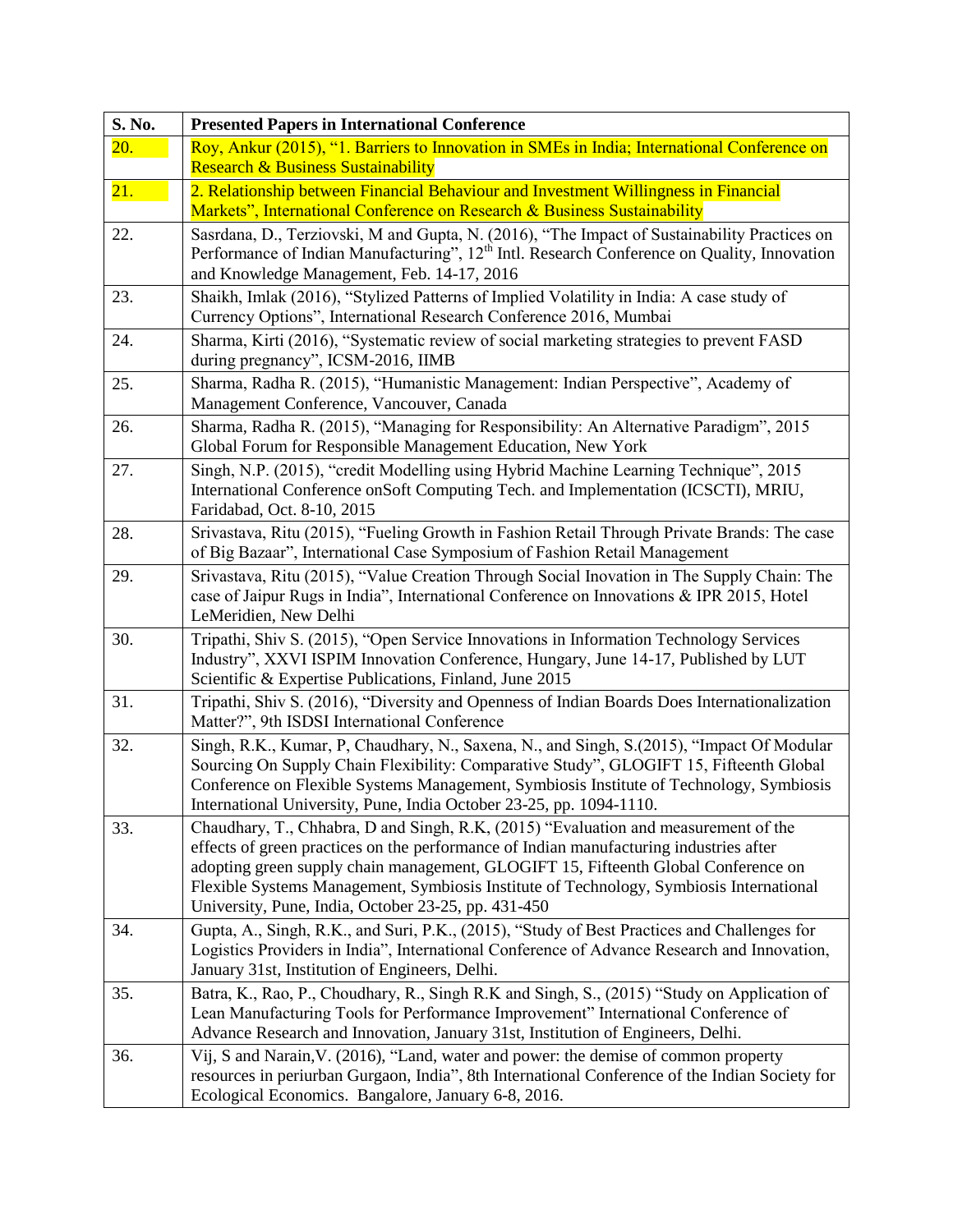| S. No. | <b>Presented Papers in International Conference</b>                                                                                                                                                                                                                                                                 |
|--------|---------------------------------------------------------------------------------------------------------------------------------------------------------------------------------------------------------------------------------------------------------------------------------------------------------------------|
| 37.    | Narain, Vishal and Vij, S. (2016), "Conflicts and cooperation over water in periurban<br>contexts: towards a research agenda for emerging Indian cities" 8th International Conference                                                                                                                               |
|        | of the Indian Society for Ecological Economics. Bangalore, January 6-8, 2016.                                                                                                                                                                                                                                       |
| 38.    | Sharma, Radha R., (2015), "Emotional Competency for Responsible Management<br>Transformation during PDW on Responsible Management Education in Action: A<br>Competence-Based Approach at the 75 <sup>th</sup> Annual Meeting of the Academy of Management<br>August 7-11, 2015 Vancouver, British Columbia, Canada. |
| 39.    | Sharma, Radha R., (2015), "Navigating Challenges in the Research Journey during PDDW on<br>International Insights on Supervising PhD Scholars for Success across the Globe at the 75 <sup>th</sup><br>Annual Meeting of the Academy of Management August 7-11, 2015 Vancouver, British<br>Columbia, Canada.         |

# **Table 6: Faculty attended and presented Papers in National Conference**

| S. No.           | presented Papers in National Conference                                                                                                                                                                                                                                                        |
|------------------|------------------------------------------------------------------------------------------------------------------------------------------------------------------------------------------------------------------------------------------------------------------------------------------------|
| 1.               | Bhatnagar, J. (2015), "A Framework of Strategic HRM in Indian Organizations: A Study of<br>Managers", Published in NHRD Network Journal, April 2015                                                                                                                                            |
| 2.               | Bhatnagar, Jyotsna (2015), "Impact of Enterprise Social Media on Organizational Learning<br>Capability - Role of the employees' social capital and informal learning activities", 4th IAM<br>Conference, IIM Lucknow                                                                           |
| 3.               | Dasgupta, M. (2016), "Corporate Restructuring: An Exploratory Study", Conference<br>Emerging Themes in Strategy, February 25-26, 2016 at MDI                                                                                                                                                   |
| $\overline{4}$ . | Narain, Vishal (2016), "Invitation for Participation", Periurban Agriculture Ecosystems, IIC,<br>New Delhi                                                                                                                                                                                     |
| 5.               | Narain, Vishal (2016), "Land, Water and Power: The demise of common property resources in<br>periurban Gurgaon, India", INSEE 8th Conference                                                                                                                                                   |
| 6.               | Prasad, Rohit (2015), "A Techno-Economic Study of Non-Exclusive Sharing of Radio<br>Spectrum for Mobile Services and Associated Policy Implications", Tenth Annual<br>International Conference on Public Policy & Management, IIM Bangalore                                                    |
| 7.               | Prashar, Anupama, (2016), "TQM as Business Strategy: A Meta-Analysis review",<br>Conference Emerging Themes in Strategy, February 25-26, 2016 at MDI                                                                                                                                           |
| 8.               | Saini, Debi S. (2015), "", AIMA's 13th National HR Summit                                                                                                                                                                                                                                      |
| 9.               | Sharma, Radha R. (2015), "Invited as a Senior Scholar and Mentor for the Junior Faculty<br>Consortium", NHRDN Conference - Managing in the Indian Institutional Context - IIM<br>Lucknow - Noida Campus                                                                                        |
| 10.              | Tapasvi, S.K. (2015), "Adopting CSR Practices in the Core Business", Global Summit on<br>Corporate Socio Responsibility (GSCSR), 2015, New Delhi                                                                                                                                               |
| 11.              | Vyas, V., Roy, A., Jain, P., (2015), Relation between Financial Behaviour and Investment<br>willingness in Financial Markets, Paper presented at the International Conference on Research<br>and Business Sustainability, 396-401. [Excel Publishers)                                          |
| 12.              | Singh, R.K., Kumar, P. Chaudhary, N., Saxena, N., and Singh, S.(2015), "Analysis of Factors<br>Affecting Lead Time in Apparel Manufacturing", XIX Annual Conference of the Society of<br>Operations Management (SOM), Indian Institute of Management Calcutta (IIM C), December<br>$11 - 13$ . |
| 13.              | Singh, R.K and Kumar, P. (2015), "Study On Operations and Supply Chain Issues In An<br>Indian Auto Sector Organization", 1stNational Case Study Conference (NCSC 2015), 24-26th<br>April, 2015, Shri Mata Vaishno Devi University, Katra.                                                      |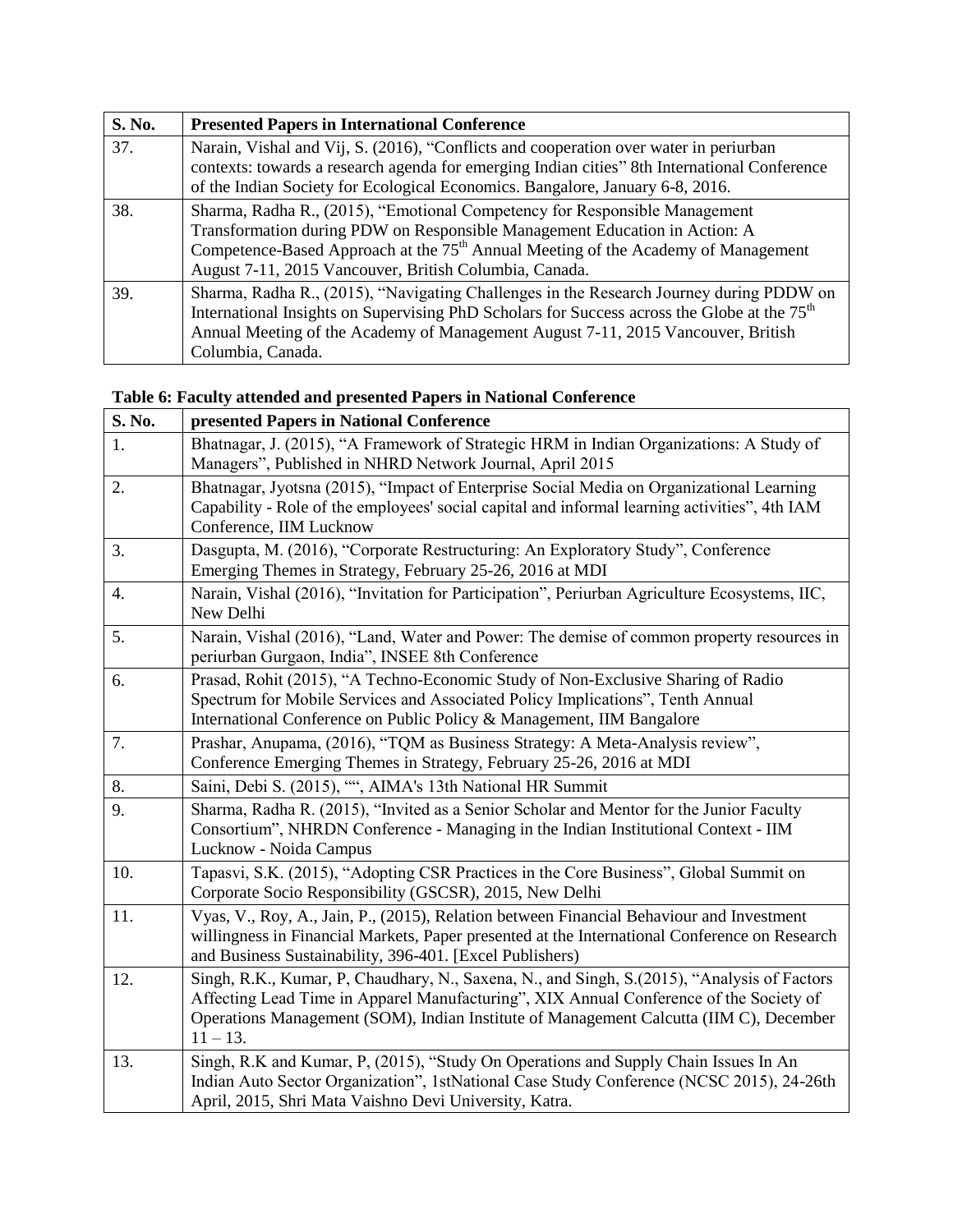| <b>S. No.</b> | presented Papers in National Conference                                                   |
|---------------|-------------------------------------------------------------------------------------------|
| 14.           | Sharma, Radha R. (2016), "Role of emotional intelligence competencies in transformational |
|               | leadership and locus of control in Indian industry, National Conference on Emotional      |
|               | Intelligence, Pune, February 5-6, 2016                                                    |

## **Table 7: Workshop / Seminar / Roundtable Attended by Faculty**

| S. No.           | Workshop / Seminar / Roundtable Attended                                                                                                                                                                 |
|------------------|----------------------------------------------------------------------------------------------------------------------------------------------------------------------------------------------------------|
| 1.               | Gaur, Vidhu attended Judge for debate competition at School run by PowerGrid during 30-<br>$Oct-15$                                                                                                      |
| 2.               | Gaur, Vidhu attended Seminar at Malviya National Inst. of Tech. (MNIT), Jaipur during 14-<br>$Dec-15$                                                                                                    |
| 3.               | Gaur, Vidhu attended Seminar at Princeton Academy during 26-Nov-15                                                                                                                                       |
| $\overline{4}$ . | Gaur, Vidhu attended Session at Mgmt. Edu. Research Inst., Delhi during 09-Jan-16                                                                                                                        |
| 5.               | Goel, Sandeep attended Nominated to attend Workshop on "Sexual Harassment at Workplace"<br>at Partners for Law in Development, New Delhi during 24-Aug-15                                                |
| 6.               | Goyal, D. P. attended Conference Session Chair-Contemporary Business Management<br>Challenges and strategies for global competitiveness at Lovely Professional University,<br>Jalandhar during 21-Aug-15 |
| 7.               | Gupta R. K. attended Chief Guest at Blue Bells Schools during 04-Nov-15                                                                                                                                  |
| 8.               | Gupta, Amit K attended 6th Indian Management Conclave jointly organised by<br>MBAUniverse.Com and ISB Hyderabad, at Hyderabad at ISB Hyderabad during July 29-30,<br>2015                                |
| 9.               | Gupta, Narain attended Assurance of Learning Seminar at AACSB Intl. during Feb. 10 - 11,<br>2016                                                                                                         |
| 10.              | Gupta, Shaphali attended Faculty Fellow at 4th AIM-AMA Sheth Doctoral Consortium, IMT<br>Ghaziabad during 7 - 9 Jan., 2016                                                                               |
| 11.              | Jain J.K. attended Indo-Global Edu. Summit 2015 at The Indus Foundation, Hyderabad during<br>13 - 15 Nov., 2015                                                                                          |
| 12.              | Jaiswal, M. P. attended 6th Indian Management Conclave jointly organised by<br>MBAUniverse.Com and ISB Hyderabad, at Hyderabad at ISB Hyderabad during July 29-30,<br>2015                               |
| 13.              | Jaiswal, M. P. attended AACSB International Annual Accreditation Conference: Asia Pacific<br>at AACSB, Shanghai China during May 24-26, 2015                                                             |
| 14.              | Jaiswal, M. P. attended Deliver Seminar at IIT Kanpur during 03-Nov-15                                                                                                                                   |
| 15.              | Jaiswal, M. P. attended Evaluation Committee for E-Gov. Award at IIPA Delhi at Skoch<br>Foundation, New Delhi during 19-Nov-15                                                                           |
| 16.              | Jaiswal, M. P. attended Keynote Speraker in a 4th Internantional Conferenceon Emerging<br>Trends in Engineering and Technology" at TM University, Moradabad during April 24-25,<br>2015                  |
| 17.              | Jaiswal, M. P. attended Seminar at MDI Murshidabad during 13-15 Mar., 2015                                                                                                                               |
| 18.              | Kaushal, Leena Ajit attended Seminar - Speaker at Cordia Group of Institutions, Chandigarh<br>during 5-6 Feb., 2016                                                                                      |
| 19.              | Kumar, Avanish attended Consultation on 4th National Roundtable on National Rural<br>Livehood Mission - Social Inclusiion and Social Dev. Interventions at UNDP, Delhi during<br>09-Dec-15               |
| 20.              | Kumar, Avanish attended Workshop on Tribal Livelihood under Management Institutes                                                                                                                        |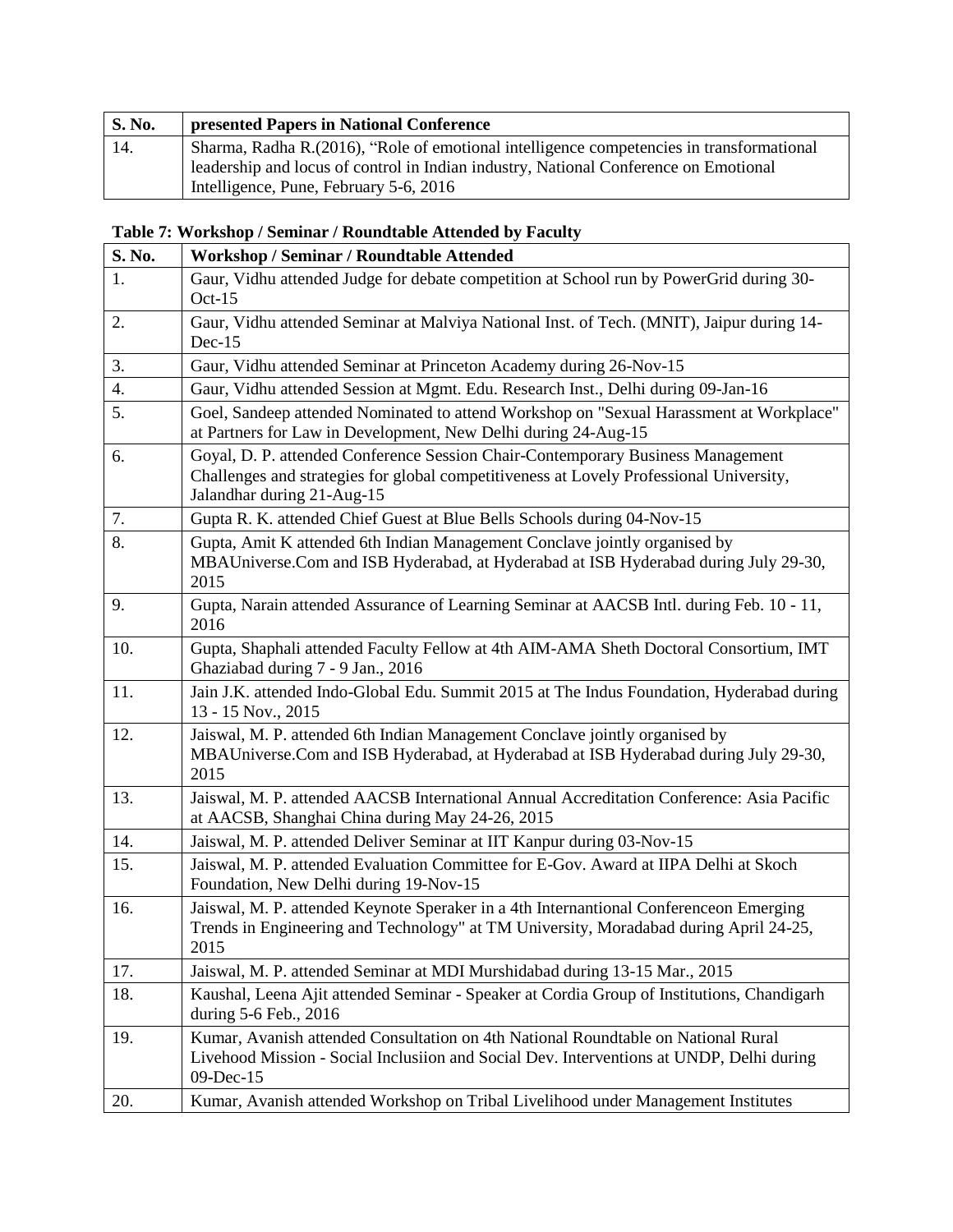| S. No. | Workshop / Seminar / Roundtable Attended                                                                                                                                                     |
|--------|----------------------------------------------------------------------------------------------------------------------------------------------------------------------------------------------|
|        | Networks for Transforming Human Resources through Action and Knowledge at IIM Udaipur<br>during 16-Jun-15                                                                                    |
| 21.    | Narain, Vishal attended Participated in SAWA Fellows Training Workshop at PG Inst. of<br>Agriculture, Univ. of Peradiniya, Srilanka during Nov. 30 to Dec. 7, 2015                           |
| 22.    | Narain, Vishal attended Reviewer for SAWA Fellows Programme Participants Workshop at<br>Saci WATERS, Secunderabad, during 29-May-15                                                          |
| 23.    | Narain, Vishal attended Workshop on Water and Gender at Saci WATERS, Secunderabad,<br>during 26-Jun-15                                                                                       |
| 24.    | Pillania Rajesk K, attended Receiving best Strategic Mgmt. Faculty Award at The Education<br>Pos & ASSOCHAM during 22-Dec-15                                                                 |
| 25.    | Rai, S. K. attended 6th Indian Management Conclave jointly organised by MBAUniverse.Com<br>and ISB Hyderabad, at Hyderabad at ISB Hyderabad during July 29-30, 2015                          |
| 26.    | Roy, Ankur attended Monthly meeting of UN Global Compact Network India at UN Global<br>Compact Network India, Gurgaon during 01-Jul-15                                                       |
| 27.    | Sahi, Shalini K attended AACSB International Annual Accreditation Conference: Asia Pacific<br>at AACSB, Shanghai China during May 24-26, 2015                                                |
| 28.    | Saini, Debi S. attended Invited as Key Note Speaker at University of Sri Jayewardenepura,<br>Dept. of HRM, Srilanka during Oct 17-19, 2015                                                   |
| 29.    | Sharma, Anand K attended Inaugural add. in Conference at Apeejay School of Mgmt. during<br>$15$ -Jan- $16$                                                                                   |
| 30.    | Sharma, Kirti attended Faculty Workshop on "Understanding consumer in digital era" and<br>"Teaching Marketing Research" at CMEE, IIM L (Noida Campus) during Nov 16-20, 2015                 |
| 31.    | Sharma, Kirti attended Invited as guest for workshop on "Skilling India for Global<br>Competitiveness at Vigya Bhawan, at PHD Champber of Commerce & Industry, New Delhi<br>during 17-Apr-15 |
| 32.    | Sharma, Radha R. attended Chair in Session in HR Conclave at IOC, New Delhi during 16-<br>May-15                                                                                             |
| 33.    | Sharma, Radha R. attended Conclave and Launch of the 11th edition of Businessworld<br>Marketing Whitebook 2015 at Businessworld, Gurgaon during 01-Jul-15                                    |
| 34.    | Sharma, Radha R. attended Confernece at ICRIER during 14-Sep-15                                                                                                                              |
| 35.    | Sharma, Radha R. attended National Summit on Institutionalizing academic Industry Interface<br>at PHDCC during 09-Dec-15                                                                     |
| 36.    | Sharma, Radha R. attended Seminar at PHD Chamber during 30-Sep-15                                                                                                                            |
| 37.    | Sharma, Radha R. attended Seminar at SPP Univ., (Pune Univ.) during Feb. 5-6, 2016                                                                                                           |
| 38.    | Sharma, Tanuja attended Nominated to attend Workshop on "Sexual Harassment at<br>Workplace" at Partners for Law in Development, New Delhi during 24-Aug-15                                   |
| 39.    | Sharma, Tanuja attended Seminar - compassion in academics for transformative teachers at<br>Univ. of Delhi, North Campus during 24-25 Mar., 2015                                             |
| 40.    | Singh, N P. attended Key Not Speaker at DAV College, Faridabad during 12-Aug-15                                                                                                              |
| 41.    | Singh, N. P. attended Workshop for PG Students and Collect data for my research at KIIT<br>Univ., Bhubaneshwar during 15-16 Nov. 2015                                                        |
| 42.    | Srivastava, Manoj K. attended Workshop on Effective Decision Making at HIPA, Gurgaon<br>during 15-Jul-15                                                                                     |
| 43.    | Tapasvi, S. K.attended Attend Seminar on Creating Shared Value: Economic Success and<br>Social Impact at Harvard Business School, USA during December 9-11, 2015                             |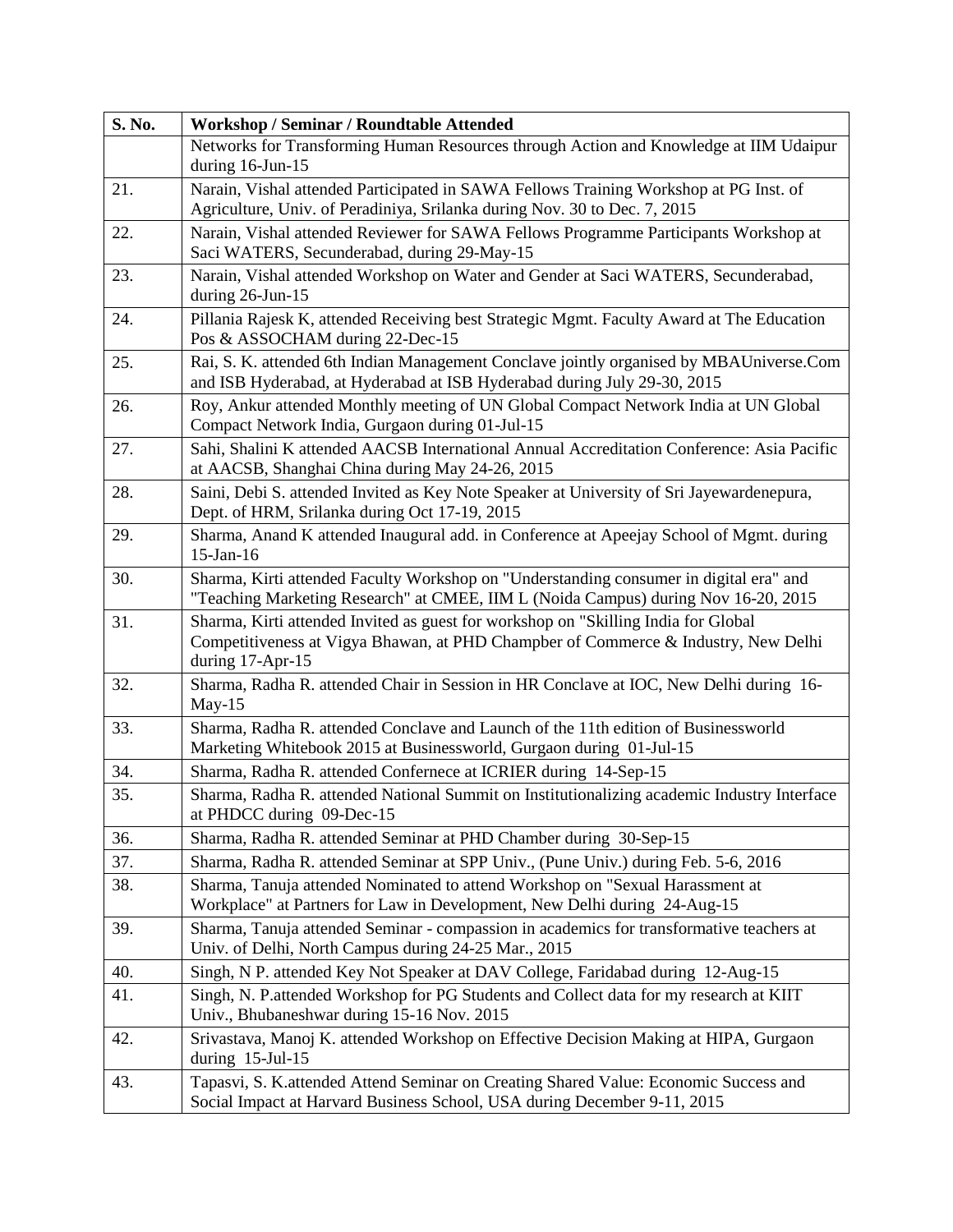| <b>S. No.</b> | Workshop / Seminar / Roundtable Attended                                              |
|---------------|---------------------------------------------------------------------------------------|
| 44.           | Vallabh Priyanka attended Attended Junior Faculty Consortium at the Indian Academy of |
|               | Mgmt. Meeting at IIM Lucknow (Noida Campus) during 11-Dec-15                          |

#### **Table 8: Management and Business Cases Published**

| S. No.           | <b>Cases published in leading Case Clear Houses</b>                                                                                                                                                                       |
|------------------|---------------------------------------------------------------------------------------------------------------------------------------------------------------------------------------------------------------------------|
| 1.               | Aggarwal S. and Srivastava, M. (2016), "Ericsson: What went wrong?" Published in<br>ECCH/The Case Centre, Case Ref. No. 616-0016-1                                                                                        |
| 2.               | Aggarwal S. and Srivastava, M. (2016), "Nokia's Supply Chain Strategy Under Disruption:<br>Rebust or Resilient?" Published in ECCH/The Case Centre, Case Ref. No. 616-0012-1                                              |
| 3.               | Banerjee, A.K. and Pillania, R.K. (2016), "Fashion2go: Just Another Fashion E-Tailer?"<br>Published in Ivey Publishing, Ver. 2016-02-26                                                                                   |
| $\overline{4}$ . | Bhatnagar J. and Jaiswal, S. (2015), "Maynard Leigh Associates: Consultantreneurs' Dilemma<br>of Purpose or Profit", Published in Ivey Publishing, 8B15C030, Ver. 2015-08-28                                              |
| 5.               | Bhatnagar J. and Jaiswal, S. (2016), "Amazon as an Employer", Published in Ivey Publishing,<br>8B16C006, Ver. 2016-03-07                                                                                                  |
| 6.               | Chakravarty, Ariya and Bhatnagar J. (2015), "A Panacea to Gendered Career Constraints:<br>Dilemmas of Sustainability and Building Talent Pipeline at the Bottom of the Economic<br>Pyramid", published in Case Center, UK |
| 7.               | Chhabra S., Mukherjee J. (2015), "JMD Oils; Deciding on a Growth Strategy", Ivey<br>Publishing                                                                                                                            |
| 8.               | Das, Ashutosh, (2016), "Shree Balaji Alumnicast: Going Green", Ivey Publishing, Ver. 2016-<br>04-07                                                                                                                       |
| 9.               | Dasgupta, M. (2015). Bikanervala: A Never-Ending Quest to Delight Customers, Ivey<br>Publishing                                                                                                                           |
| 10.              | Dasgupta, M. (2015). CPVet, Ivey Publishing                                                                                                                                                                               |
| 11.              | Dasgupta, M. (2016), "Saksham: Creating Wealth for Clients", Published in Ivey Publishing                                                                                                                                 |
| 12.              | Dhaka, H., Gupta, R.K. and Sharma, T. (2015), "Friends of Western Buddhist Order -<br>Windhorse: Evolution", Published in Ivey Publishing, Ver. 2015-05-07                                                                |
| 13.              | Dr. Jain, N. (2015), "Geeta Mondol - A Journey from Social Service to Social<br>Entrepreneurship", Published in Case Centre, Ref. No. 815-076-1                                                                           |
| 14.              | Goel, Sandeep (2015), Financial Leverage Practice of Indian Communications Ltd. Case<br>Centre, 2015                                                                                                                      |
| 15.              | Goel, Sandeep (2015), Fixed Assets Management of L&T, EI-Khazindar Business Research<br>and Case Center, 2015                                                                                                             |
| 16.              | Goel, Sandeep (2015), Governance at CCH: The NGO Flair, Case Centre, 2016                                                                                                                                                 |
| 17.              | Goel, Sandeep (2015), ZBB@Mandwin Motors, Case Centre, 2015                                                                                                                                                               |
| 18.              | Gulyani, G. and Bhatnagar J. (2015), "Kvantum Inc.: Social Media Dilemma and Talent<br>Retention", Published in Ivey Publishing, 9B15C039, Ver. 2015-11-24                                                                |
| 19.              | Iyer, Veena S. (2015), "Jaguar Land Rover PLC: Bond Valuation", Published in Ivey<br>Publishing, Ver. 2015-07-31                                                                                                          |
| 20.              | Kapil, K. (2016), "Homebuy 360 – The Dilemma of where to go from here", Published in<br>Case Center, 516-0011-1, 16-Feb.-2016                                                                                             |
| 21.              | Kapil, S. and Kapil, K. (2016), "M&M goes cherry-picking: A case of SsangYong<br>Acquisition", Published in Case Center, 115-034-1, 16-Feb.-2016                                                                          |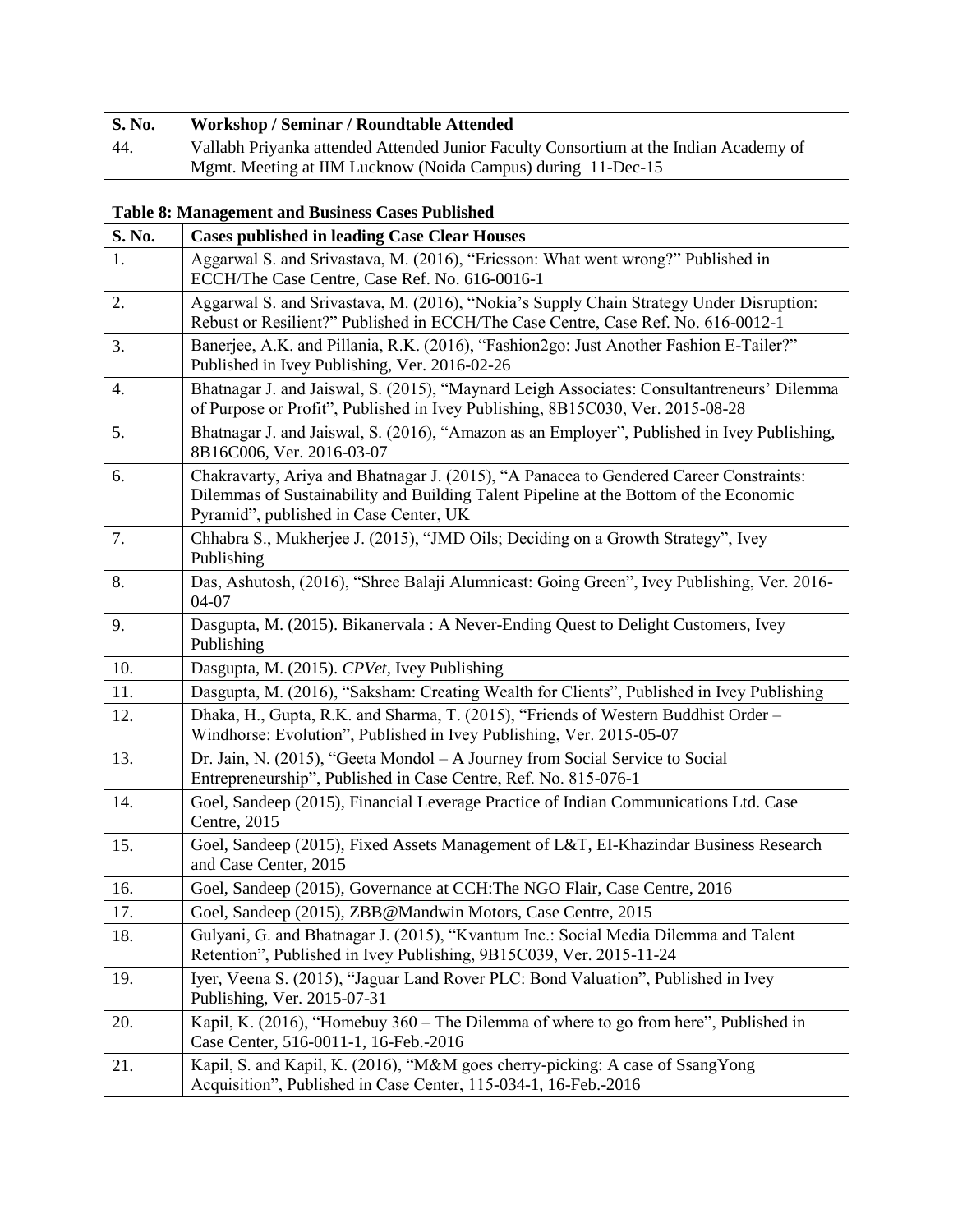| S. No. | <b>Cases published in leading Case Clear Houses</b>                                                                                                                                                                       |
|--------|---------------------------------------------------------------------------------------------------------------------------------------------------------------------------------------------------------------------------|
| 22.    | Kulshrestha, C. (2016), "Lifestyle Retail Brand Streategy: A Case of Wills Life Style in                                                                                                                                  |
|        | India", Publication in Case Centre, UK, 516-0013-8                                                                                                                                                                        |
| 23.    | Kulshrestha, C., Kapoor, A. and Kapil, K. (2016), "Bharti Airtel – A case of Acquiring                                                                                                                                    |
|        | Market Leadership Through Customer Centricity", Publication in Case Centre, UK, 516-0045-<br>1                                                                                                                            |
| 24.    | Mukherjee J. (2015), "Solving the Supply Shortage at ICC India", Published in Vision, vol. 19                                                                                                                             |
|        | (2) pp 161-170, ISSN 0972-2629                                                                                                                                                                                            |
| 25.    | Mukherjee J., Mathur, G, Dhar, N. (2015), "Maruti Suzuki India: Defending Market<br>Leadership in the A-Segment", Ivey Publishing                                                                                         |
| 26.    | Mukhopadhyay, S., Dasgupta, M. and Jaiswal, M. P. (2015), "OXIGEN: Nurturing the Mobile<br>Payment Ecosystem in India", Richard IVEY Pub, Ver. 2015-12-21                                                                 |
| 27.    | Mukhopadhyay, S., Dasgupta, M. and Jaiswal, M. P. (2015), "OXIGEN: Nurturing the Mobile<br>Payment Ecosystem in India", Richard IVEY Pub, Ver. 2015-12-21                                                                 |
| 28.    | Nayak, S. and Bhatnagar J. (2016), "Theranos: Exploring The value of early detection of<br>diseases", published in Case Center, UK                                                                                        |
| 29.    | NSS Sharma and Sangeeta Shah Bharadwaj (2015), "A&S Software: Emerging Business<br>models, " Available at IVEY Case Publishing site and Harvard Case Publishing.                                                          |
| 30.    | Rai, S.K. and Bali, N. (2015), "LUCIA: What an Incredible Dream to Dream", Published in<br>Case Centre, 115-031-1                                                                                                         |
| 31.    | Rai, S.K. and Singhal, S. (2015), "Just Dial's IPO", Published in ACRC, The Univ. of Hong<br>Kong, Ref. 15/564C                                                                                                           |
| 32.    | Rastogi, P. Sharma, R.R., (2015), "Interim Business Associates: taking on global consulting<br>goliaths", Emerald Emerging Markets Case Studies, Vol. 5 Iss 1 pp. 1 - 20.<br>http://dx.doi.org/10.1108/EEMCS-03-2014-0055 |
| 33.    | Saini, Debi S., (2016), "A Popular HR Chief Burned to Death: People Management Dynamics<br>at the Indian Subsidiary of Suzuki Ltd.", Published in Asia Case Research Centre Ref.<br>15/566TN                              |
| 34.    | Singhal, P. and Dasgupta, M. (2016). David Fighting Goliaths: The Rise of Aam Aadmi<br>Party, Published in Case Center                                                                                                    |
| 35.    | Srivastava, M. (2016), "Managing moves and movements: Logistics intelligence of Alexander<br>the Great" Published in ECCH/The Case Centre, Case Ref. No. 616-0022-1                                                       |
| 36.    | Srivastava, R. (2015), Value Creation through Social Innovation: Jaipur Rugs, India,<br>Casecenter.org                                                                                                                    |
| 37.    | Srivastava, R. (2015), DJ &C: PRIVATE LABEL OR PRIVATE BRAND, Casecenter.org                                                                                                                                              |
| 38.    | Srivastava, R. (2015), EdCIL India Ltd., Casecenter.org                                                                                                                                                                   |
| 39.    | Srivastava, R. (2015), Kendriya Bhandaar, Casecenter.org                                                                                                                                                                  |
| 40.    | Srivastava, R. (2015), Marketing Higher Education: The Case of State University in India,<br>Casecenter.org/                                                                                                              |
| 41.    | Srivastava, R. (2015), Servicing the Customer: Does it matter? Casecenter.org                                                                                                                                             |
| 42.    | Srivastava, V. (2016), "ABC Electronics Ltd.: Transition toward Market Orientation",<br>Published in Case Centre, 516-0006-1                                                                                              |
| 43.    | Srivastava, V. (2016), "ASM Pvt. Ltd. India: Exploring Growth Options", Published in Case<br>Centre, 516-0041-1                                                                                                           |
| 44.    | Srivastava, V. (2016), "KBN Office Automation Ltd.: Exploring E-Marketplace", Published<br>in Case Centre, 516-0010-1                                                                                                     |